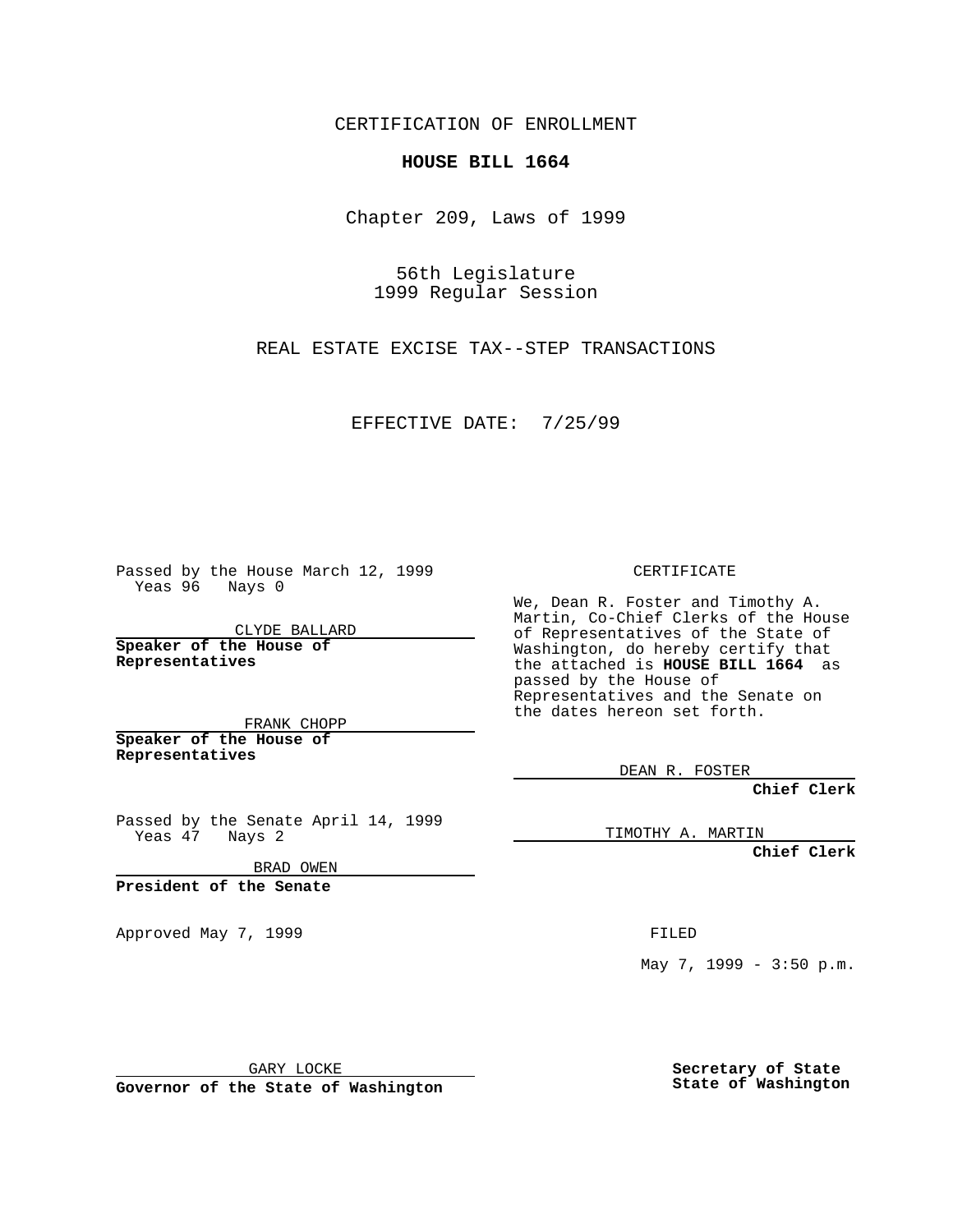## **HOUSE BILL 1664** \_\_\_\_\_\_\_\_\_\_\_\_\_\_\_\_\_\_\_\_\_\_\_\_\_\_\_\_\_\_\_\_\_\_\_\_\_\_\_\_\_\_\_\_\_\_\_

\_\_\_\_\_\_\_\_\_\_\_\_\_\_\_\_\_\_\_\_\_\_\_\_\_\_\_\_\_\_\_\_\_\_\_\_\_\_\_\_\_\_\_\_\_\_\_

Passed Legislature - 1999 Regular Session

## **State of Washington 56th Legislature 1999 Regular Session**

**By** Representatives Dickerson, Thomas and Dunshee; by request of Department of Revenue

Read first time 02/02/1999. Referred to Committee on Finance.

 AN ACT Relating to preventing the use of step transactions to avoid real estate excise tax; amending RCW 82.45.010; and creating a new section.

BE IT ENACTED BY THE LEGISLATURE OF THE STATE OF WASHINGTON:

 NEW SECTION. **Sec. 1.** In chapter 25, Laws of 1993 sp. sess., the legislature found that transfer of ownership of entities can be equivalent to the sale of real property held by the entity. The legislature further found that all transfers of possession or use of real property should be subject to the same excise tax burdens.

 The legislature intended to apply the real estate excise tax of chapter 82.45 RCW to transfers of entity ownership when the transfer of entity ownership is comparable to the sale of real property. The legislature intends to equate the excise tax burdens on all sales of real property and transfers of entity ownership essentially equivalent to a sale of real property under chapter 82.45 RCW.

 **Sec. 2.** RCW 82.45.010 and 1993 sp.s. c 25 s 502 are each amended to read as follows: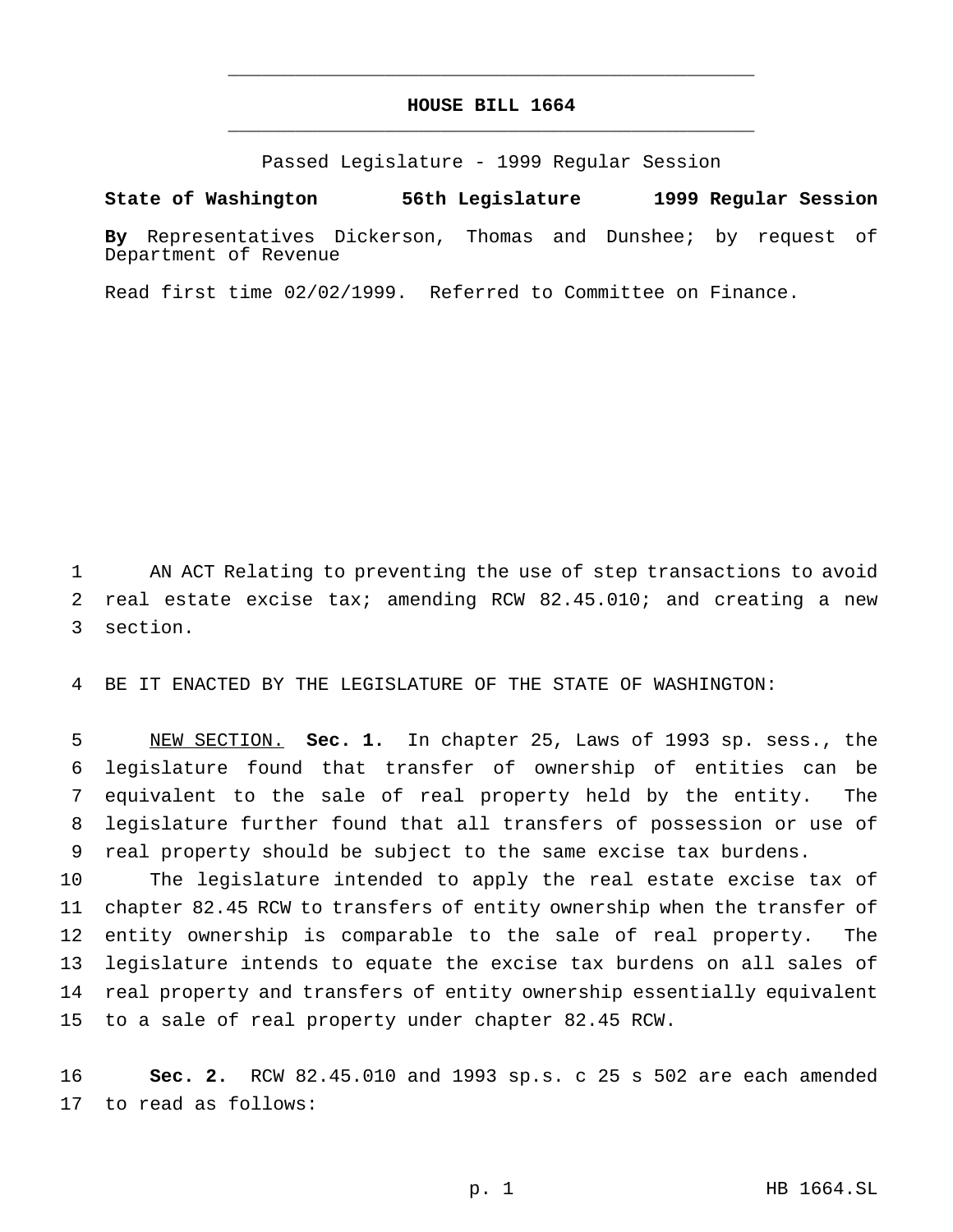(1) As used in this chapter, the term "sale" shall have its ordinary meaning and shall include any conveyance, grant, assignment, quitclaim, or transfer of the ownership of or title to real property, including standing timber, or any estate or interest therein for a valuable consideration, and any contract for such conveyance, grant, assignment, quitclaim, or transfer, and any lease with an option to purchase real property, including standing timber, or any estate or interest therein or other contract under which possession of the property is given to the purchaser, or any other person at the purchaser's direction, and title to the property is retained by the vendor as security for the payment of the purchase price. The term also includes the grant, assignment, quitclaim, sale, or transfer of improvements constructed upon leased land.

 (2) The term "sale" also includes the transfer or acquisition within any twelve-month period of a controlling interest in any entity with an interest in real property located in this state for a valuable consideration. For purposes of this subsection, all acquisitions of persons acting in concert shall be aggregated for purposes of determining whether a transfer or acquisition of a controlling interest has taken place. The department of revenue shall adopt standards by rule to determine when persons are acting in concert. In adopting a rule for this purpose, the department shall consider the following:

 (a) Persons shall be treated as acting in concert when they have a relationship with each other such that one person influences or controls the actions of another through common ownership; and

 (b) When persons are not commonly owned or controlled, they shall be treated as acting in concert only when the unity with which the purchasers have negotiated and will consummate the transfer of ownership interests supports a finding that they are acting as a single entity. If the acquisitions are completely independent, with each purchaser buying without regard to the identity of the other purchasers, then the acquisitions shall be considered separate acquisitions.

(3) The term "sale" shall not include:

(a) A transfer by gift, devise, or inheritance.

 (b) A transfer of any leasehold interest other than of the type mentioned above.

 (c) A cancellation or forfeiture of a vendee's interest in a contract for the sale of real property, whether or not such contract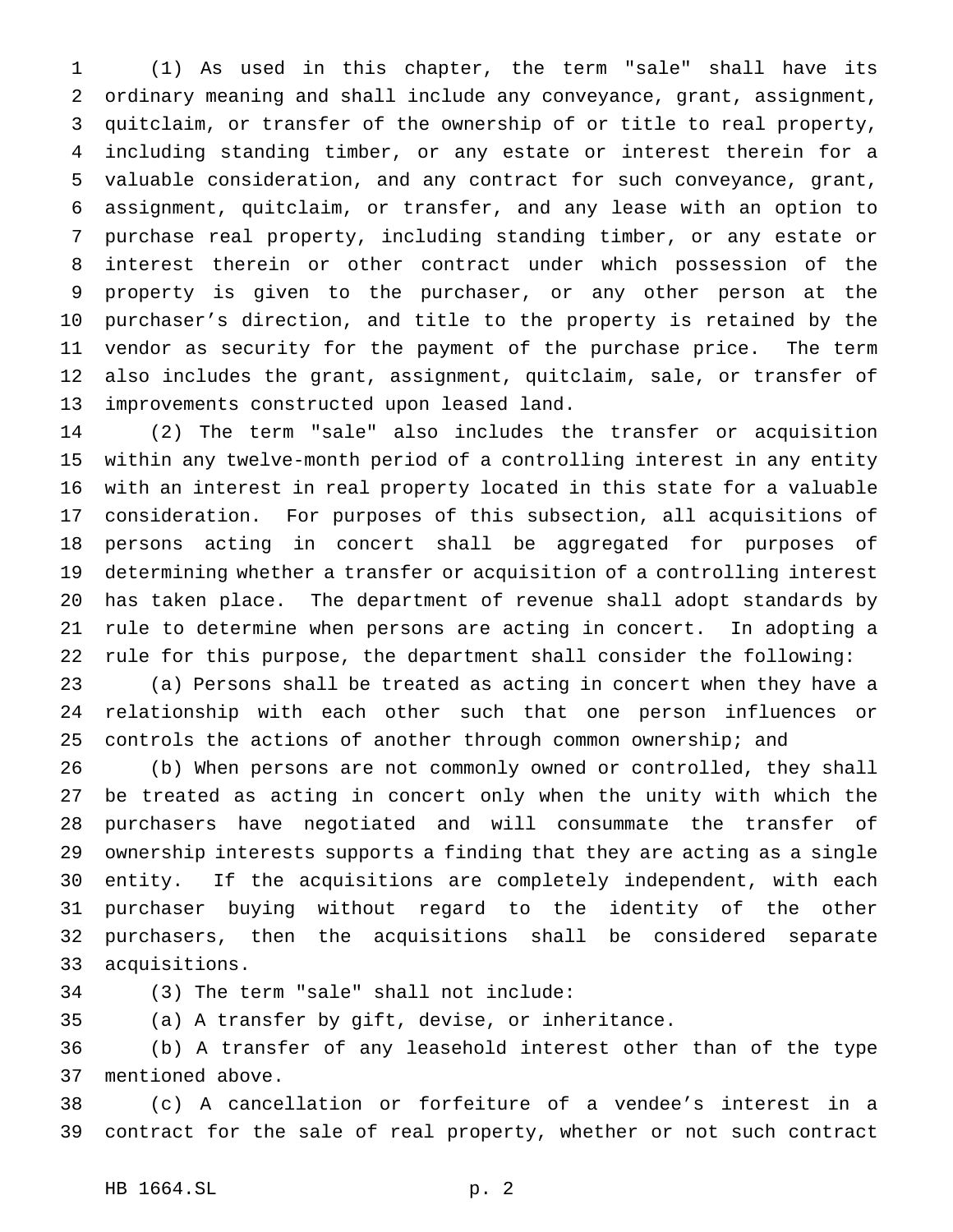contains a forfeiture clause, or deed in lieu of foreclosure of a mortgage.

 (d) The partition of property by tenants in common by agreement or as the result of a court decree.

 (e) The assignment of property or interest in property from one spouse to the other in accordance with the terms of a decree of divorce or in fulfillment of a property settlement agreement.

 (f) The assignment or other transfer of a vendor's interest in a contract for the sale of real property, even though accompanied by a conveyance of the vendor's interest in the real property involved.

 (g) Transfers by appropriation or decree in condemnation proceedings brought by the United States, the state or any political subdivision thereof, or a municipal corporation.

 (h) A mortgage or other transfer of an interest in real property merely to secure a debt, or the assignment thereof.

 (i) Any transfer or conveyance made pursuant to a deed of trust or an order of sale by the court in any mortgage, deed of trust, or lien foreclosure proceeding or upon execution of a judgment, or deed in lieu of foreclosure to satisfy a mortgage or deed of trust.

 (j) A conveyance to the federal housing administration or veterans administration by an authorized mortgagee made pursuant to a contract of insurance or guaranty with the federal housing administration or veterans administration.

 (k) A transfer in compliance with the terms of any lease or contract upon which the tax as imposed by this chapter has been paid or where the lease or contract was entered into prior to the date this tax was first imposed.

(l) The sale of any grave or lot in an established cemetery.

 (m) A sale by the United States, this state or any political subdivision thereof, or a municipal corporation of this state.

 (n) A transfer of real property, however effected, if it consists of a mere change in identity or form of ownership of an entity where there is no change in the beneficial ownership. These include transfers to a corporation or partnership which is wholly owned by the transferor and/or the transferor's spouse or children: PROVIDED, That if thereafter such transferee corporation or partnership voluntarily transfers such real property, or such transferor, spouse, or children voluntarily transfer stock in the transferee corporation or interest in the transferee partnership capital, as the case may be, to other than